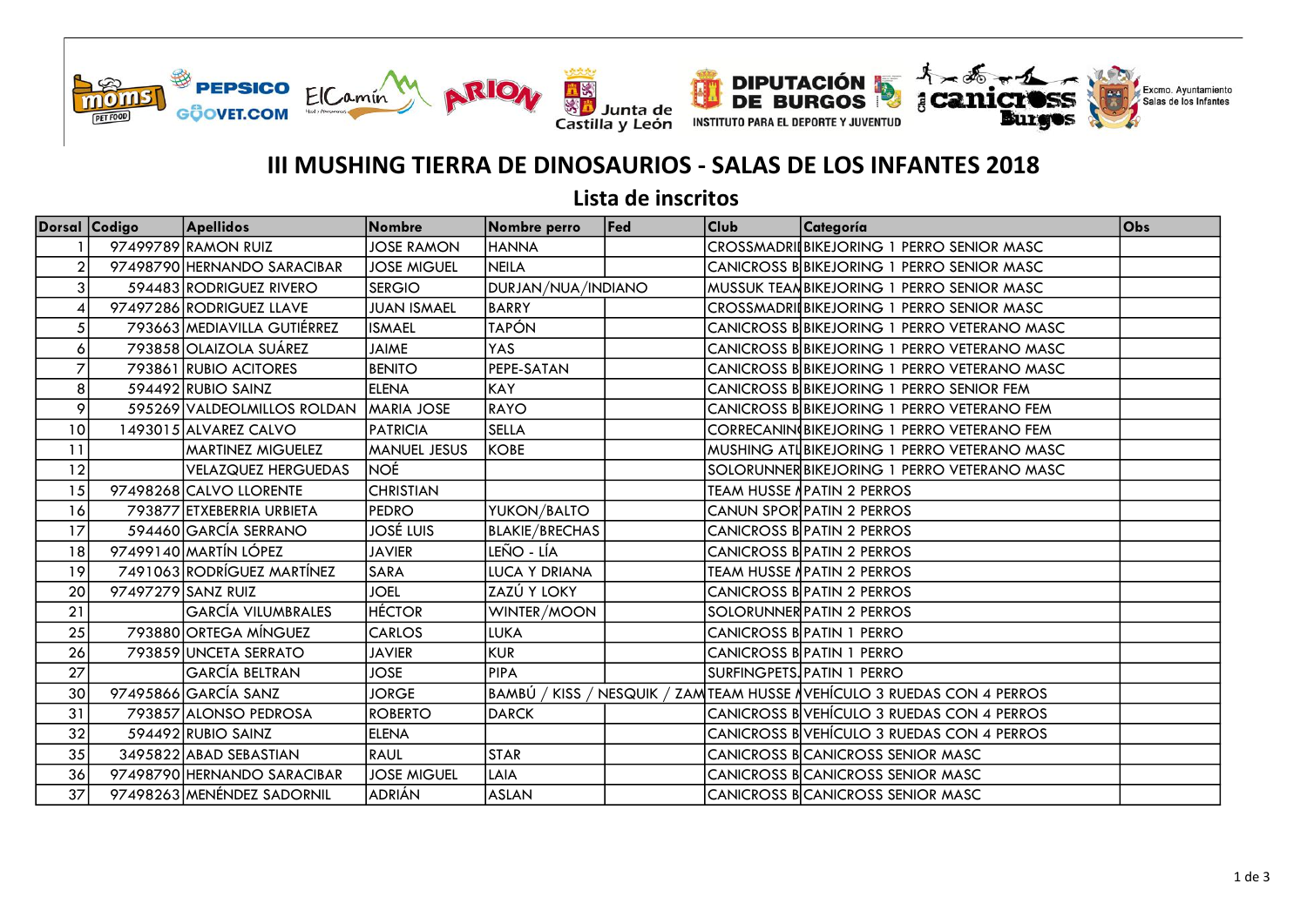





## III MUSHING TIERRA DE DINOSAURIOS - SALAS DE LOS INFANTES 2018

Lista de inscritos

| Dorsal Codigo | <b>Apellidos</b>            | Nombre             | Nombre perro       | Fed | <b>Club</b> | Categoría                                    | Obs |
|---------------|-----------------------------|--------------------|--------------------|-----|-------------|----------------------------------------------|-----|
| 38            | 97499091 ORTEGA PALACIOS    | <b>RODRIGO</b>     | <b>SUERTE</b>      |     |             | <b>CANICROSS BCANICROSS SENIOR MASC</b>      |     |
| 39            | 594483 RODRIGUEZ RIVERO     | <b>SERGIO</b>      | DURJAN/NUA/INDIANO |     |             | MUSSUK TEANCANICROSS SENIOR MASC             |     |
| 40            | 97497435 AMIGO MARTINEZ     | <b>ANGEL</b>       | <b>COOPER</b>      |     |             | <b>CANICROSS BCANICROSS VETERANOS A MASC</b> |     |
| 41            | 793877 ETXEBERRIA URBIETA   | <b>PEDRO</b>       | <b>SUKO</b>        |     |             | CANUN SPORCANICROSS VETERANOS A MASC         |     |
| 42            | 3495814 COBOS PERALTO       | <b>FERNANDO</b>    | GARI               |     |             | POL- POL MUSCANICROSS VETERANOS B MASC       |     |
| 43            | 793861 RUBIO ACITORES       | <b>BENITO</b>      | PEPE-SATAN         |     |             | CANICROSS B CANICROSS VETERANOS B MASC       |     |
| 44            | 97499801 SANCHEZ BENEDI     | <b>FRANCISCO</b>   | <b>LIANA</b>       |     |             | CROSSMADRIICANICROSS VETERANOS B MASC        |     |
| 45            | 97498949 ÁLVAREZ ASENJO     | LAURA              |                    |     | <b>CDMT</b> | Icanicross senior fem                        |     |
| 46            | 1493015 ALVAREZ CALVO       | <b>PATRICIA</b>    | <b>DARKO</b>       |     |             | <b>CORRECANIN(CANICROSS VETERANOS A FEM</b>  |     |
| 47            | 793856 MEDIAVILLA GUTIERREZ | <b>REBECA</b>      | <b>JEFF</b>        |     |             | CANICROSS BCANICROSS VETERANOS A FEM         |     |
| 48            | 97498264 MARTÍN MARIJUAN    | <b>MARINA</b>      | <b>ROSCO</b>       |     |             | CANICROSS BCANICROSS JUNIOR FEM              |     |
| 49            | <b>ALONSO QUEVEDO</b>       | <b>JOSE MANUEL</b> | MANU/NOLA          |     |             | CABEZÓN DE CANICROSS SENIOR MASC             |     |
| 50            | <b>CALLEJA ESTEBAN</b>      | <b>ASER</b>        | <b>NALA</b>        |     |             | TODOTORREZCCANICROSS SENIOR MASC             |     |
| 51            | DE BENITO MARTINEZ          | <b>BORIS</b>       | <b>LLAN</b>        |     |             | <b>CANICROSS SENIOR MASC</b>                 |     |
| 52            | <b>GARCIA CRESPO</b>        | PEDRO              | <b>BIMBO</b>       |     |             | <b>CANICROSS BCANICROSS SENIOR MASC</b>      |     |
| 53            | <b>GÓMEZ LECUE</b>          | <b>MIKEL</b>       | <b>GENGIS</b>      |     |             | <b>CANICROSS SENIOR MASC</b>                 |     |
| 54            | HERNÁNDEZ MARTIN            | <b>VICTOR</b>      | <b>MAVERICK</b>    |     |             | KIMACROSS CANICROSS SENIOR MASC              |     |
| 55            | <b>HERNANDO PEÑA</b>        | JUAN SIMÓN         | <b>PICKMAN</b>     |     |             | <b>TORRECROSS CANICROSS SENIOR MASC</b>      |     |
| 56            | <b>MARTIN HERMOSO</b>       | <b>OMAR</b>        | <b>BRECHAS</b>     |     |             | <b>CANICROSS SENIOR MASC</b>                 |     |
| 57            | <b>SADORNIL COBO</b>        | <b>JAVIER</b>      | <b>TITAN</b>       |     |             | MIERCOLES A CANICROSS SENIOR MASC            |     |
| 58            | <b>TORRES LOZADA</b>        | <b>ALEJANDRO</b>   | <b>DAMA</b>        |     |             | <b>CANICROSS BCANICROSS SENIOR MASC</b>      |     |
| 59            | <b>CUBILLO HENRIQUEZ</b>    | <b>FERMIN</b>      | <b>TUCO</b>        |     |             | ICANICROSS VETERANOS A MASC                  |     |
| 60            | <b>GARCÍA BELTRAN</b>       | <b>JOSE</b>        | <b>MAX</b>         |     |             | SURFINGPETS. CANICROSS VETERANOS A MASC      |     |
| 61            | MUÑOZ SAMANIEGO             | <b>IGNACIO</b>     | YAIZA              |     |             | <b>CANICROSS BCANICROSS VETERANOS A MASC</b> |     |
| 62            | <b>VELAZQUEZ HERGUEDAS</b>  | <b>NOÉ</b>         | LOLO               |     |             | SOLORUNNER CANICROSS VETERANOS A MASC        |     |
| 63            | <b>CARRETA MARTIN</b>       | PEDRO              | <b>ZEUS</b>        |     |             | <b>CANICROSS VETERANOS B MASC</b>            |     |
| 64            | <b>GAMARRA RAMIREZ</b>      | <b>EDUARDO</b>     | LAI                |     |             | CANICROSSRICANICROSS VETERANOS B MASC        |     |
| 65            | ALDEANO ALONSO              | <b>LAURA</b>       | <b>NIZA</b>        |     |             | <b>CLUB MUSHIN CANICROSS SENIOR FEM</b>      |     |